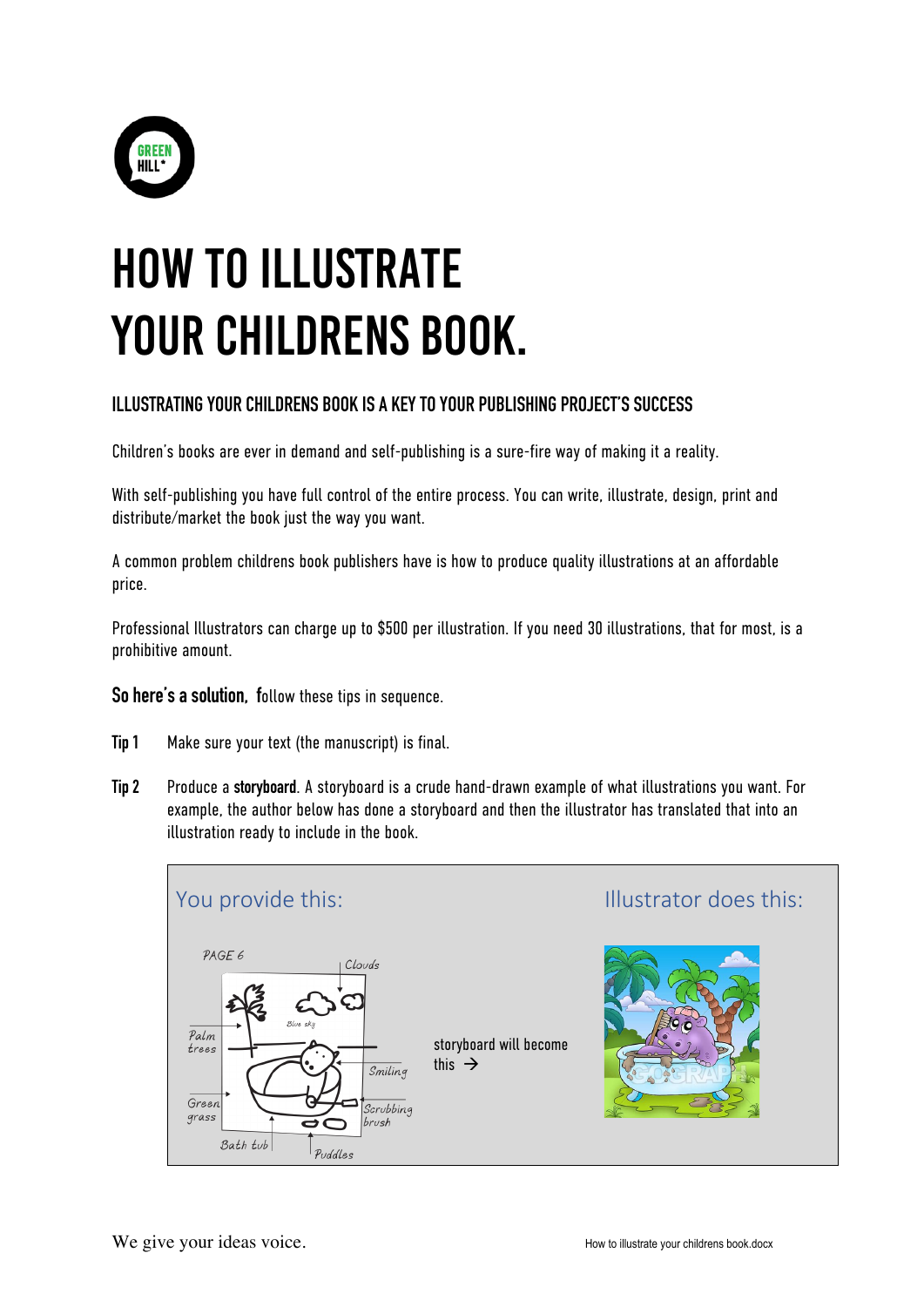You will need to scan the storyboard pictures and provide them to the illustrator. Make sure to identify the page number/sequence of the illustrations.

**Tip 3** First do a detailed storyboard of the main character(s). Get the illustrator to do this first (before starting any other illustrations). An example is shown below:



**Tip 4 Consider havingat least some illustrations done that have a white background.** This takes the illustrator a lot less time to do and will be cheaper. An example is provided below:



**Tip 5 Try to find an illustrator that does their drawing on a compute**r as opposed to drawing and colouring an illustration on paper with ink and paints. This is because altering a computer illustration is easier and quicker. If you are not happy with an illustration done on paper with ink and paint, the illustrator will take a lot of time and extra costs to change it.



can easily become this, if done on a computer  $\rightarrow$